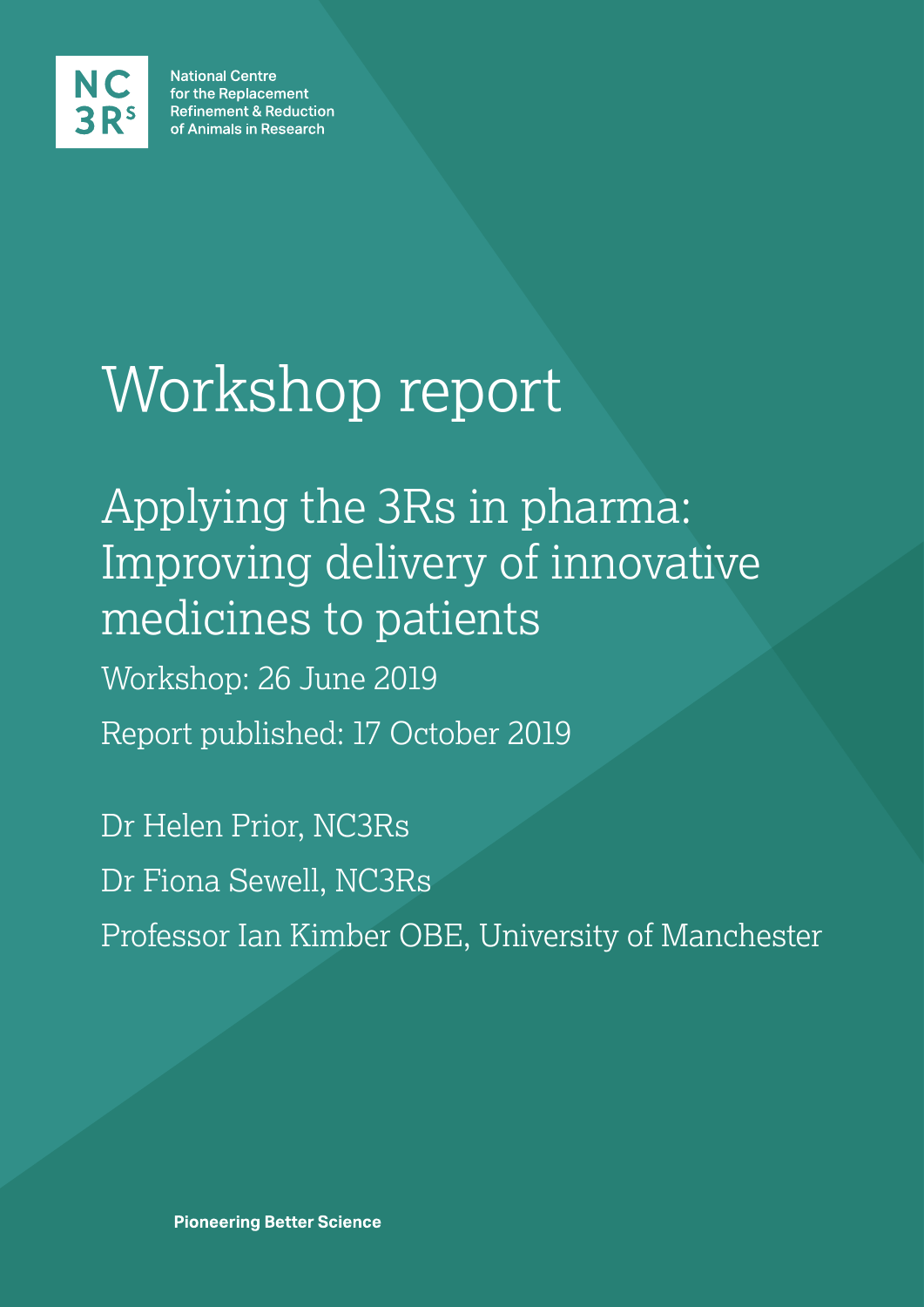## About the NC3Rs

The National Centre for the Replacement, Refinement and Reduction of Animals in Research (NC3Rs) is a scientific organisation that leads the discovery and application of new technologies and approaches that minimise the use of animals in research and improve animal welfare (the 3Rs).

We collaborate with scientists and organisations from across the life sciences sector, nationally and internationally, including universities, the pharmaceutical, chemical and consumer products industries, other research funders, and regulatory authorities.

We support the commitment of the scientific community to the 3Rs by funding research and early career development, facilitating open innovation and the commercialisation of 3Rs technologies, and stimulating changes in policy, regulations, and practice.

Further information can be found at [www.nc3rs.org.uk.](http://www.nc3rs.org.uk)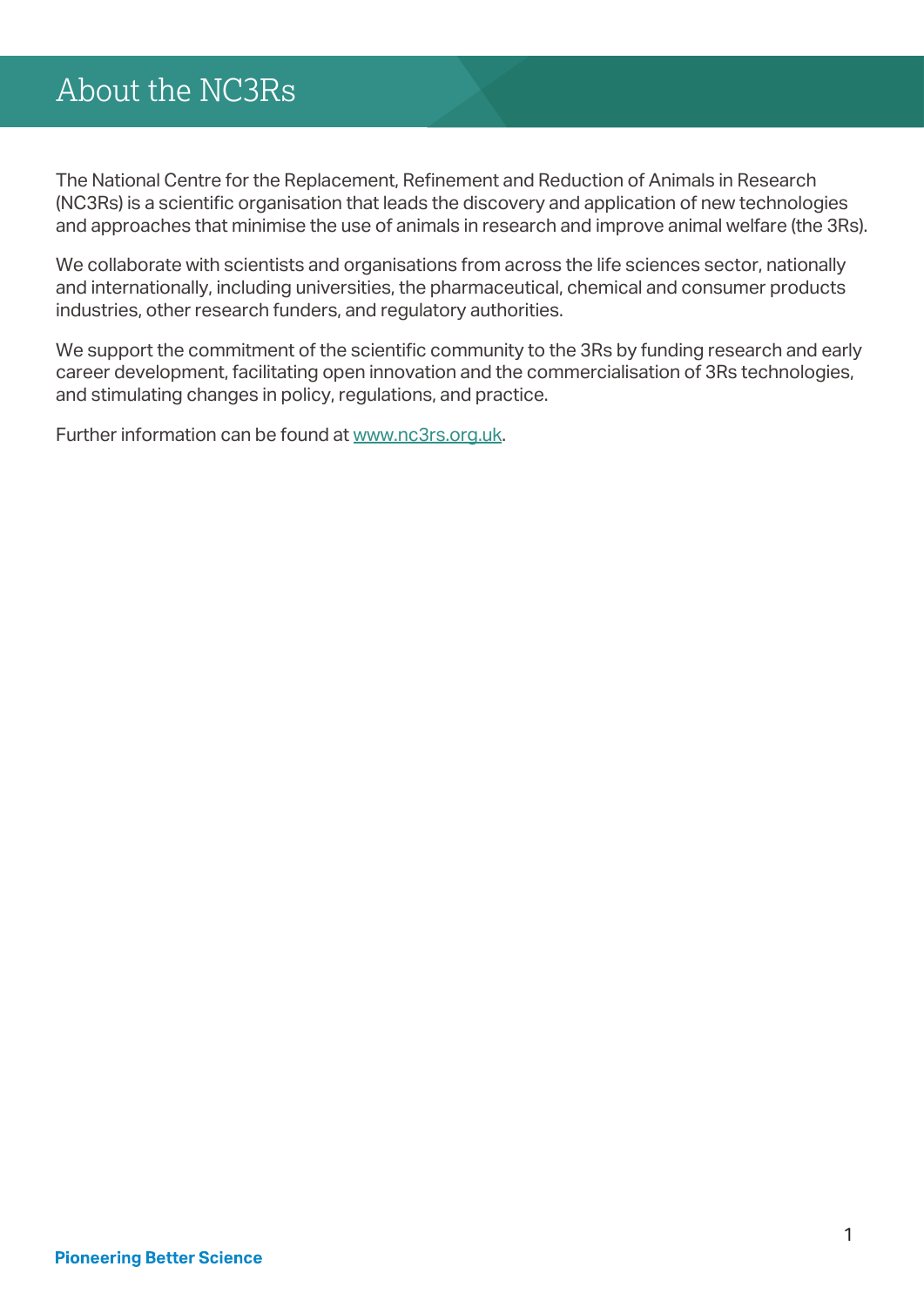## The Toxicology and Regulatory Sciences team

The Toxicology and Regulatory Sciences team consists of three Programme Managers (Dr Natalie Burden, Dr Helen Prior and Dr Fiona Sewell) supported by two Science Managers (Nikki Gellatly and Dr Briony Labram). Our large programme of work covers both human and environmental health and embraces many industry sectors, including pharmaceuticals, agrochemicals and industrial chemicals.

Funding from the Association of British Pharmaceutical Industry (ABPI) has ensured dedicated support for advancing the 3Rs in pharmaceutical research and testing, currently focussed on supporting the position held by Helen Prior. Specific projects are also managed by other NC3Rs Programme Managers, in particular Fiona Sewell, and Dr Samuel Jackson (who leads on safety pharmacology topics).

The team is also supported by Professor Ian Kimber, the NC3Rs Toxicology Ambassador. In this role, he acts as an international ambassador for our Toxicology and Regulatory Sciences programme to foster our connections with other global 3Rs initiatives, particularly in the USA.

Over the past 15 years, the NC3Rs has developed a strong and effective collaboration with the pharmaceutical industry. We have worked closely with pharmaceutical and biotechnology companies, contract research organisations (CROs), regulatory bodies and academia from the UK and elsewhere in Europe, the USA and wider international community to review best practices and identify important opportunities to consider and develop modified or new approaches to safety assessment in drug development.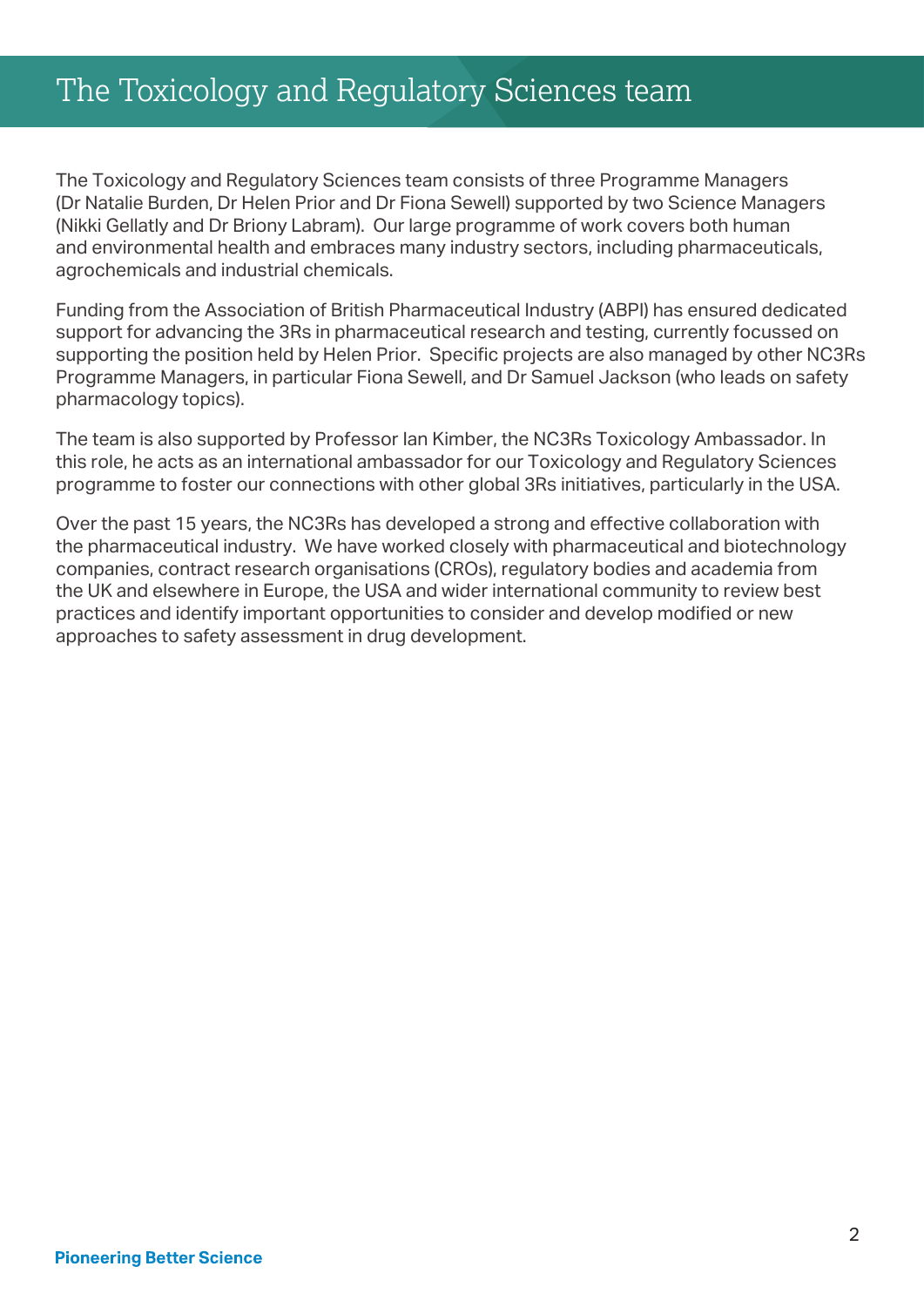A summary of how the NC3Rs works to support the pharmaceutical industry is provided below:

### **Sharing data and experience**

As an independent scientific organisation the NC3Rs is uniquely placed to act as an 'honest broker', providing a platform to share and anonymise pre-competitive data and case-studies. This approach has been at the heart of many of our projects and we have shared data on over 1,000 compounds from 111 different companies within expert working groups on 17 topics since 2004. Some of these were discussed during the meeting within presentations or posters (see Annexes 1 and 2), whilst other projects include the appropriate use of [non-human primates](https://www.nc3rs.org.uk/reducing-animal-use-monoclonal-antibody-development)  [\(NHPs\) for mAb development,](https://www.nc3rs.org.uk/reducing-animal-use-monoclonal-antibody-development) reducing the use of [recovery animals](https://www.nc3rs.org.uk/reducing-use-recovery-animals) and use of [human tissue](https://www.nc3rs.org.uk/human-tissue-safety-pharmacology) for safety assessment. Such collaborations have created evidence bases that could not be achieved by any one organisation alone, providing the impetus for changes in company practice and, in some cases, international regulations – for example, the removal of acute toxicity studies from the ICHM3 guideline (ICHM3(R2), 2009) and the release of Q&A guidance for incorporation of microsampling for toxicokinetic assessments (ICHS3 Q&A, 2017). We also host scientific events and symposia and provide [online resources](https://www.nc3rs.org.uk/Toxicology-and-Regulatory-Sciences-resources) and regular newsletters to disseminate information about our work nationally and internationally.

### **CRACK IT**

CRACK IT is our open innovation programme, which connects industry, academia and small and medium enterprises (SMEs) to support the development and application of marketable products with 3Rs and scientific benefits.

The programme consists of two schemes:

CRACK IT Challenges: An annual competition that funds collaborations between industry, academics and SMEs to solve scientific and business challenges identified by the bioscience sector. Since 2011, the NC3Rs has launched over 30 CRACK IT Challenges, 20 of which were proposed and supported with in-kind contributions from 16 pharmaceutical sponsors. We have invested almost £19 million in 3Rs technology which directly benefit the pharmaceutical industry. Five of the projects were discussed during the meeting in poster presentations (see Annex 2).

CRACK IT Solutions: A technology partnering hub for academics and SMEs to showcase their 3Rs technologies to the wider scientific community, to identify new partners to adopt, develop and validate the technology to maximise uptake. The NC3Rs has invested over £700,000 in the programme since 2012 and leveraged a further £300,000 from external contributions, to fund 20 projects with collaborations involving 19 pharmaceutical or biotechnology companies.

We have recently introduced a new [Innovation P](https://nc3rs.org.uk/crackit)latform which better showcases our programmes, their progress and outputs, making it easier for you to get involved. We have also published a [CRACK IT Review](https://nc3rs.org.uk/our-reviews) which reflects on the first eight years of CRACK IT and how it has achieved business, scientific and 3Rs impacts through open innovation and collaboration.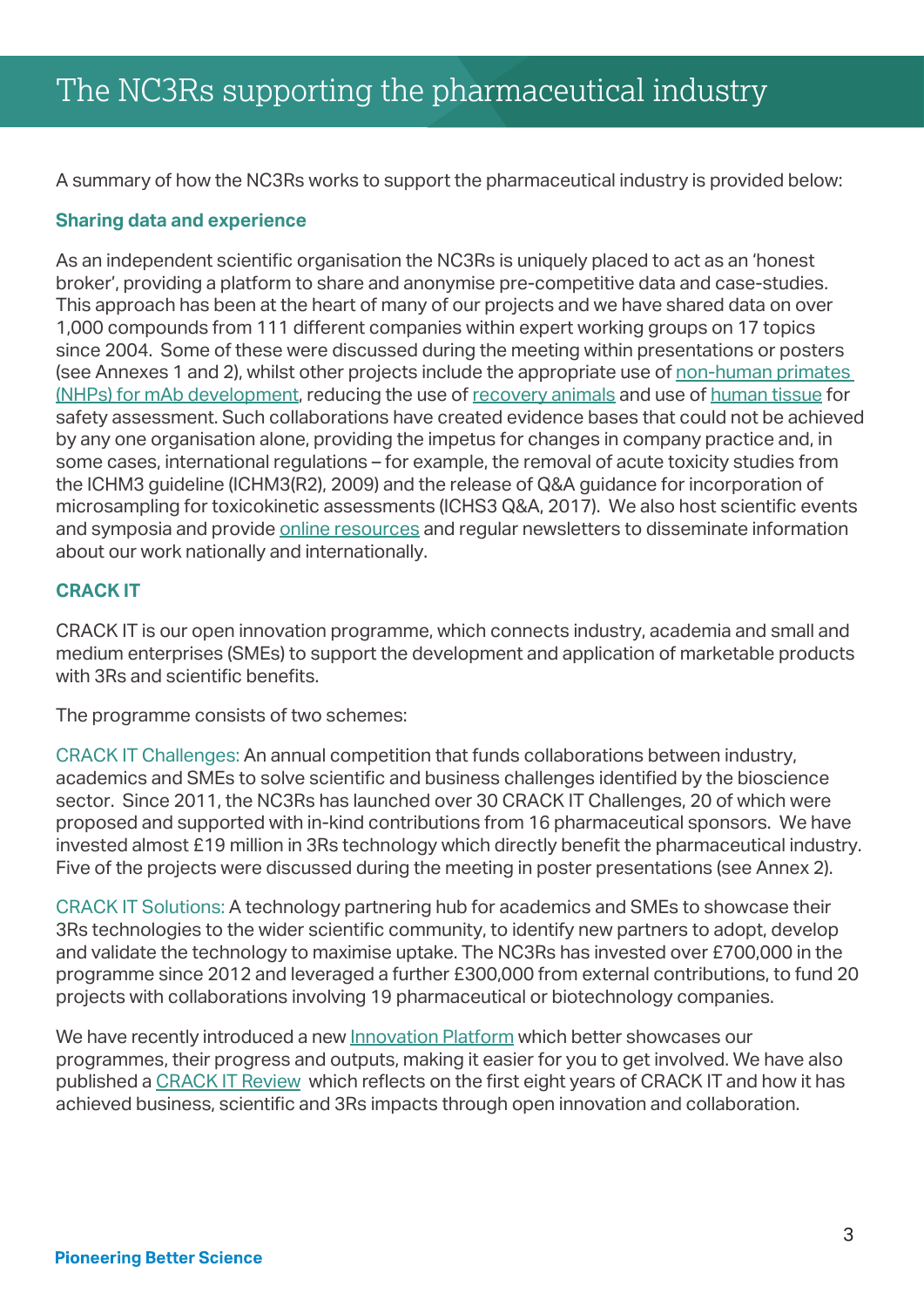### **Funding for basic research and early career development**

[Funding research](https://www.nc3rs.org.uk/sites/default/files/documents/Corporate_publications/NC3Rs Research Review 2019.pdf) is a key part of the NC3Rs strategy to provide robust and reliable 3Rs models, technologies and tools that enhance scientific discovery. Since the NC3Rs was launched in 2004, we have committed £65 million in grants and early career awards to advance the 3Rs, with 332 awards at 80 research institutions, funding more than 560 principal and co-investigators and supporting the development of 144 PhD students and fellows. Many of the awards address topics relevant to the pharmaceutical industry, including cancer, stroke, infectious diseases and cardiotoxicity. Recently, we have launched [a strategic collaboration](https://www.nc3rs.org.uk/news/awards-accelerate-translation-3rs-technologies-industrial-use) with Medicines Discovery [Catapult](https://md.catapult.org.uk/) for a new Technologies to Tools (T2T) scheme. This will support the translation of *in vitro* models and non-animal technologies, developed with NC3Rs grant funding, into researchready products and services that can be applied effectively in the pharmaceutical industry.

### **Promoting high standards in the use and welfare of laboratory animals**

Our focus on the link between good animal welfare and the quality of research data covers many aspects relevant to industry. These include the appropriate design and reporting of animal research (the [Experimental Design Assistant](https://www.nc3rs.org.uk/experimental-design-assistant-eda) and [ARRIVE guidelines](https://www.nc3rs.org.uk/arrive-guidelines)), refinement of [mouse](https://www.nc3rs.org.uk/how-to-pick-up-a-mouse)  [handling,](https://www.nc3rs.org.uk/how-to-pick-up-a-mouse) adoption of [social-housing for telemetry studies](https://www.nc3rs.org.uk/refinement-rodent-and-non-rodent-housing-during-telemetry-recordings), implementation of [microsampling](https://www.nc3rs.org.uk/microsampling) and our [NHP programme](https://www.nc3rs.org.uk/welfare-non-human-primates) and annual [primate welfare meeting](https://www.nc3rs.org.uk/non-human-primate-welfare-meeting).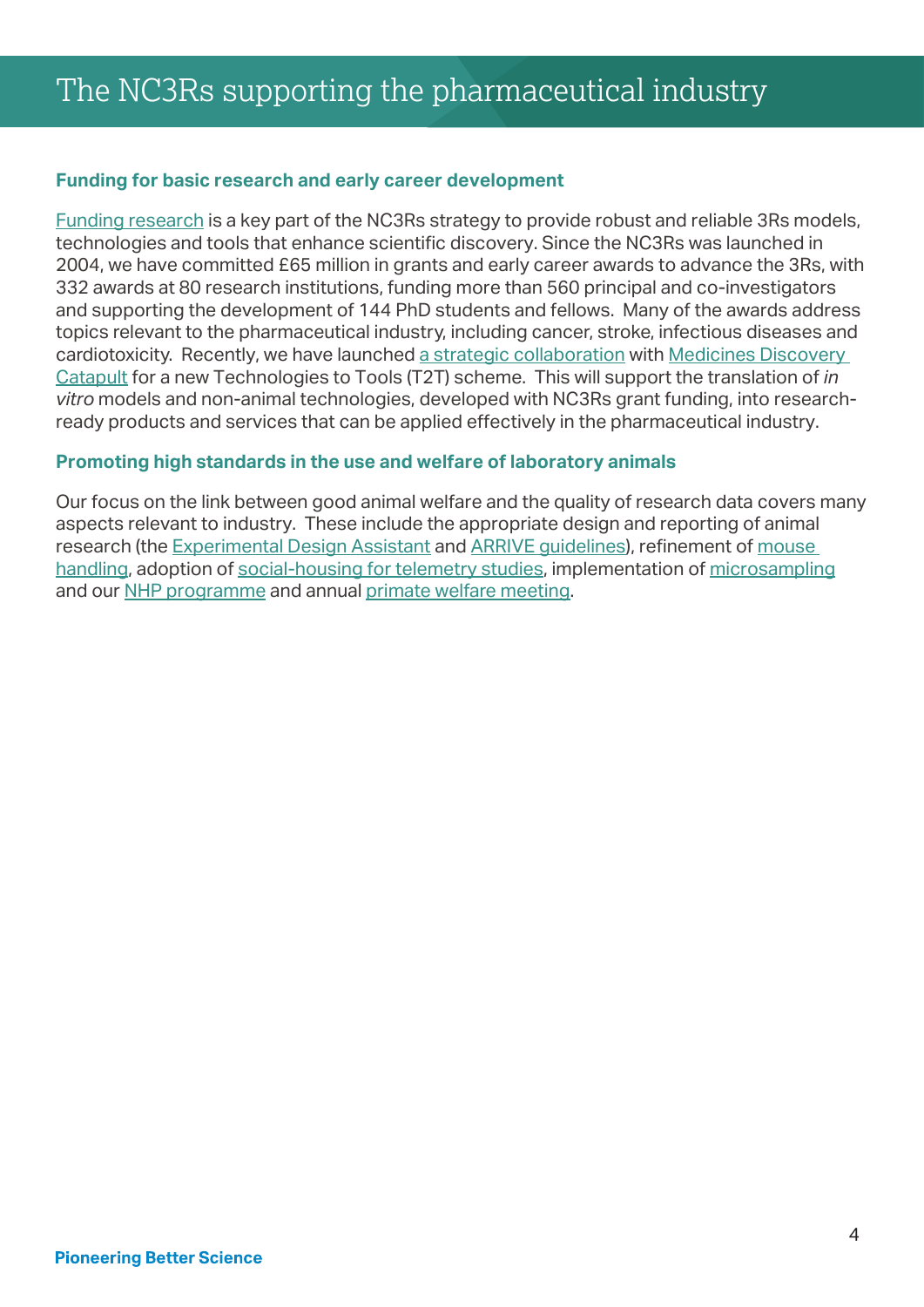Over the last decade, a major focus of innovation in the pharmaceutical industry has been the development of human-relevant *in vitro* models, including microphysiological systems. Additionally, *in silico* modelling and artificial intelligence (AI) are increasingly used to explore the potential for existing datasets to predict adverse effects and characterise toxicity profiles of new medicines in drug discovery and development. These changes are partly a reflection of the acknowledged problem of attrition and low productivity – whereby only five to ten per cent of development projects that enter clinical trials result in a new medicine. One important reason for this is the lack of translation from experimental animal data to human volunteer and patient efficacy and safety. There has also been a rapid evolution of new treatment modalities, moving away from small molecule or monoclonal antibody platforms to include, for example, modified mRNA, antisense oligonucleotides and chimeric antigen receptor T cell (CAR-T) therapies. These have challenged conventional thinking in terms of the *in vitro* and *in vivo* models required, and in some cases, very little or no *in vivo* toxicity testing is considered relevant prior to clinical trials or marketing approval. These new modalities are often intended for serious or lifethreatening conditions, and much of the safety testing is performed during the clinical trials. Whether these principles can be extended to medicines for less serious conditions, or for other modalities, remains an important and intriguing question.

Enhancement of the established animal toxicology packages with more human-relevant *in vitro* data and *in silico* simulations aligns closely with the principle of 3Rs and has the potential to replace, refine or reduce animal use in the future.

The NC3Rs is in a unique position as an independent scientific organisation to support and manage collaborations between industry and regulators where non-animal approaches are used and whilst the requirement for safety (toxicology) testing in animals remains. Through sharing ideas and best-practice case-examples, opportunities can be identified for application of the 3Rs and to support accelerated delivery of new medicines to patients. This may include identifying tests that are redundant (tests performed but the data not used, or where relevant information is available from other studies), reduction of animal numbers through use of optimised study designs, or refinements in procedures or housing to improve animal welfare and data obtained.

The lack of global harmonisation of animal toxicity testing within regulatory requirements is a major hurdle for application of the 3Rs. Companies are generally aiming for registration in as many geographic regions as possible and therefore data packages often reflect the needs (or perceived expectations) of the regulatory authority that requires the most data. That is, some studies may be performed for submission to one region that are not required by others. With the aim of global harmonisation in mind, the work of the NC3Rs is becoming increasingly international, with growing input from the global community to improve implementation of 3Rs recommendations worldwide.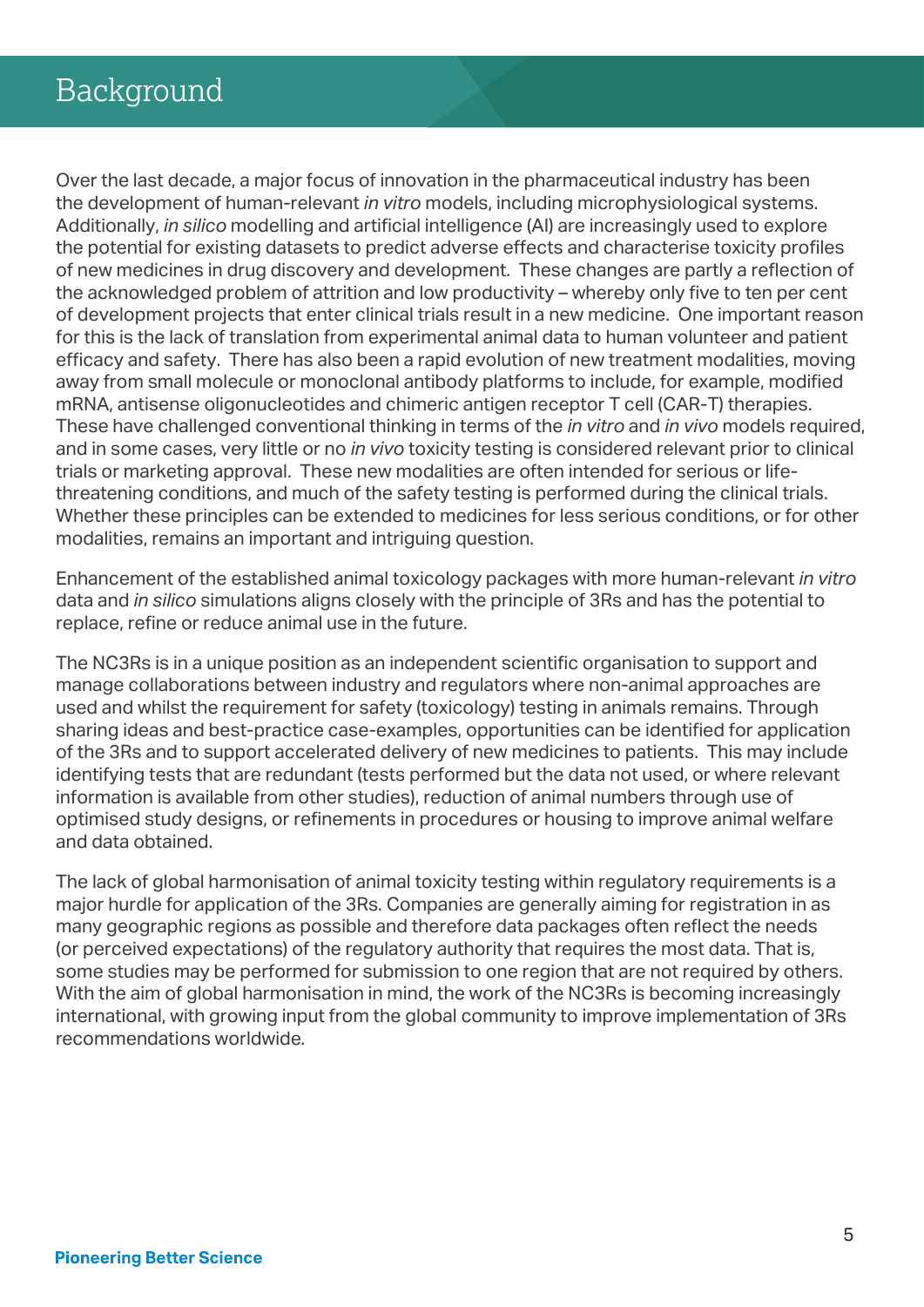In June 2019, the NC3Rs hosted a workshop in London to highlight our approaches to working with and supporting the pharmaceutical industry. The current challenges faced by the industry were defined and discussed, to frame the future direction of the NC3Rs pharmaceutical industry-driven programme, including potential new projects.

The event brought together 62 scientists from six academic groups, nine CROs, 21 pharmaceutical companies, five regulatory/governmental bodies and five SMEs from across the UK, elsewhere in Europe and the USA. A copy of the event programme can be found in Annex 1. The presentations covered:

- The role and impact of data-sharing activities and perspectives from industry, CROs and regulators on benefits and challenges of participating in NC3Rs working groups.
- Projects with 3Rs relevance from three external consortia:
	- 1. 'Optimal duration of non-clinical studies to assess the safety of monoclonal antibodies.' *European Partnership for Alternative Approaches to Animal Testing and the Medicines Evaluation Board.*
	- 2. 'Predicting the safety of medicines in pregnancy: A new era?' *Medicines and Healthcare products Regulatory Agency (MHRA).*
	- 3. 'Animal-free development of Advanced Therapy Medicinal Products (ATMPs): Is it possible?' *Medicines Evaluation Board.*
- Three 'hot topic' areas biosimilars, longer-term toxicity studies (i.e. 13-39-week duration) and juvenile animal toxicity studies – which were then the focus for breakout sessions discussions.

Opening and closing keynote presentations were given by Dr Chris Powell (GlaxoSmithKline) and by Dr Stefan Platz (AstraZeneca), covering how pharmaceutical innovation aligns to the 3Rs and the challenges of safety assessment for new therapeutics, respectively. These presentations outlined the current status of the pharmaceutical industry and opportunities to reduce attrition via use of more predictive non-animal approaches. Posters were presented by NC3Rs-funded researchers, CRACK IT Challenge project teams, NC3Rs Programme Managers and representatives of other industry consortia, highlighting the breadth and depth of ongoing or potential 3Rs projects relevant to pharmaceutical toxicology (see Annex 2).

This report summarises presentations and discussions from each of the breakout sessions, and the 3Rs challenge areas identified by delegates. This will inform future NC3Rs activities for the continued promotion and application of the 3Rs in pharmaceutical safety assessment.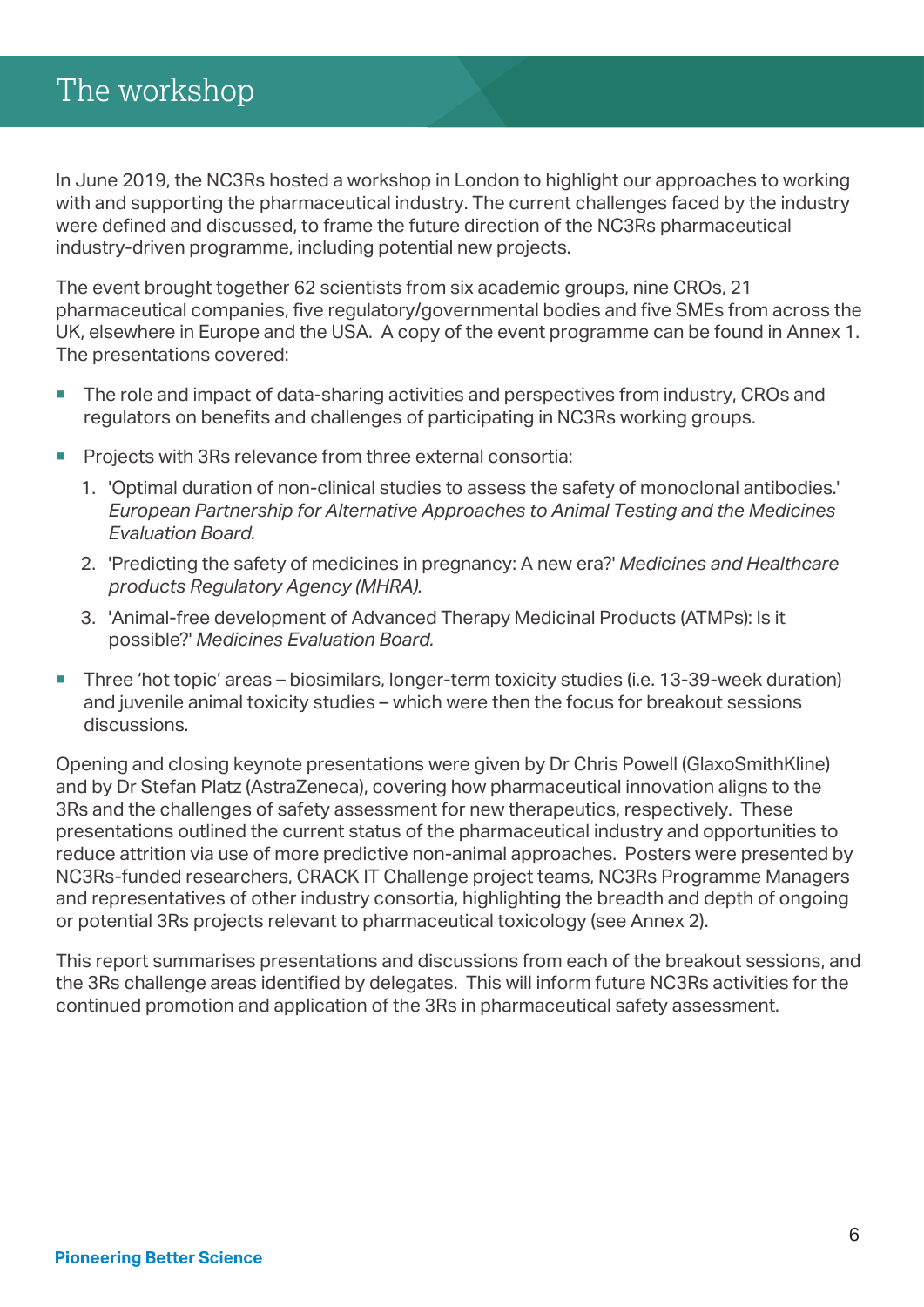Biosimilars are biological medicinal products that contain a version of the active substance of an already authorised original biological medicinal product (the innovator or reference product). Testing relies on demonstrating the biosimilar is highly similar to the reference product in terms of quality characteristics and biological activity. The purpose of this is to ensure that the previously established safety and efficacy profile of the reference product also applies to the biosimilar.

There are currently regional differences in biosimilar regulations, leading to variability in the *in vivo* nonclinical toxicity testing performed to support clinical development and marketing of biosimilars. The European Medicines Agency (EMA) guidance ( 2014) describes an approach that enables biosimilars to enter clinical trials based on robust *in vitro* data alone, whilst the US Food and Drug Administration (FDA) guidance (2015) is ambiguous, implying there may be appropriate scientific justifications 'for not conducting an animal toxicity study' and that early discussions with the agency are encouraged. However, in other regions it is less clear whether *in vitro* only data packages are sufficient, for example, the World Health Organization (WHO) guidance (2016) is followed in many emerging markets and despite recent updates, is generally interpreted to mean *in vivo* toxicity studies are required.

In 2014 the NC3Rs, together with the MHRA, convened a large international working group to evaluate and address the challenges in this area. Although the working group recommended waiving of *in vivo* studies (Chapman *et al.,* 2016), opportunities to use *in vitro* only packages are limited as differences in regional requirements still remain. Indeed, for the new biosimilars approved by the EMA and FDA up to 2018, all packages contained some animal data (Pipalava *et al,.* 2019). During the workshop, a retrospective review of biosimilars within the Pfizer portfolio was presented and concluded that determination of similarity could have been made without conducting *in vivo* studies, in agreement with the NC3Rs working group findings.

The breakout participants were not aware of any examples where *in vitro* data alone has been accepted for biosimilar mAbs, although experience within the group indicated that the EMA, FDA and Health Canada may be amenable to this approach in the near future. Other regions including China, India, Japan, Korea and Russia continue to expect and request *in vivo* studies, therefore companies are likely to perform *in vivo* studies to allow global marketing of their products. The group shared examples of minimal study designs (e.g., one sex, one dose group) and use of rodents rather than non-rodents that are currently being accepted. However, no one said that they would be confident to submit *in vitro* only data packages without prior discussion with regulators, especially if the *in vivo* data may already be available for submission to other regions.

It was agreed that cross-company collaboration is required to publicise case studies of the more minimal *in vivo* approaches and examples where *in vivo* studies do not add value in assessing biosimilars, to increase confidence and work towards global regulatory acceptance of *in vitro* only data packages.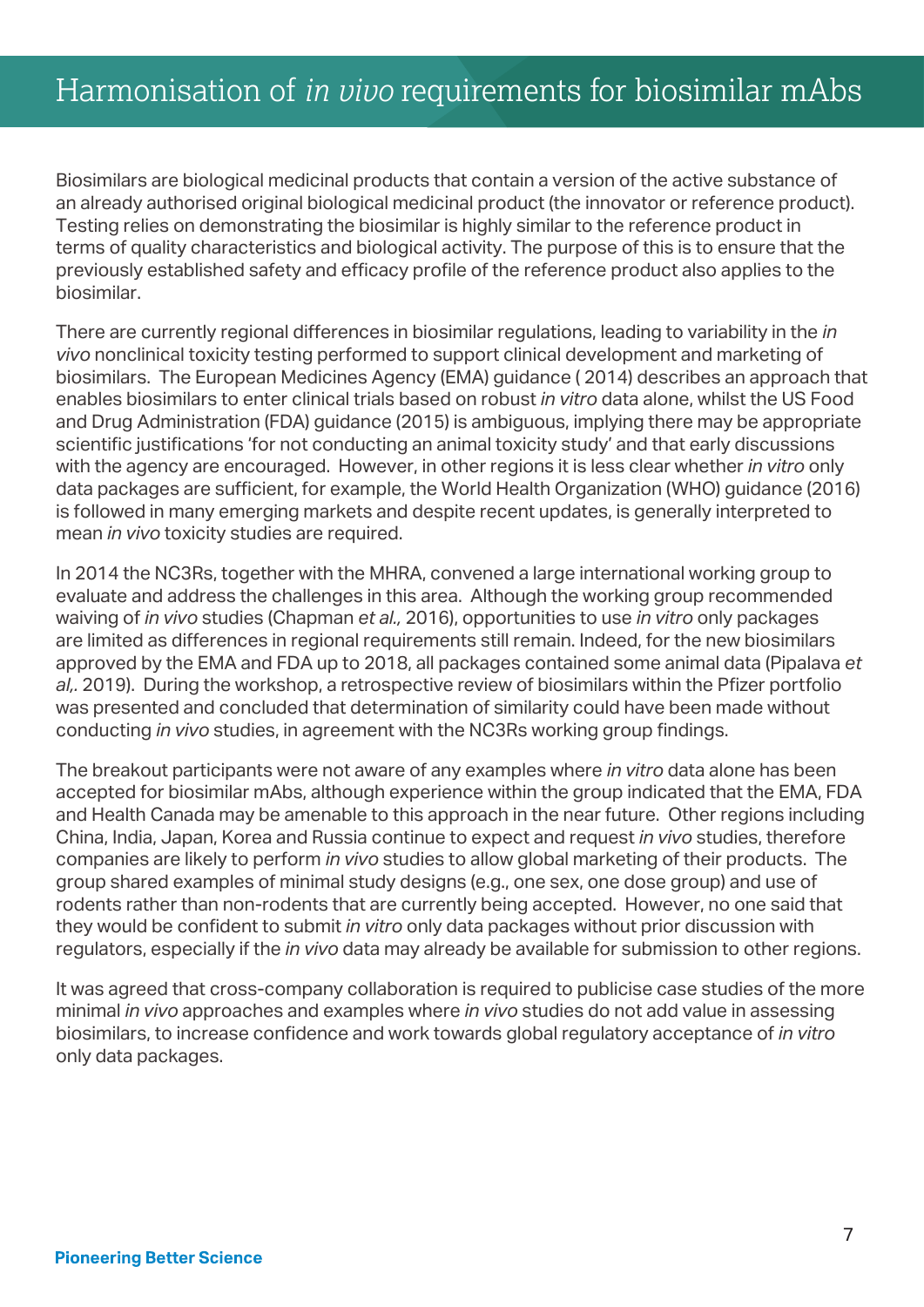A recent NC3Rs/ABPI collaboration reviewed how and when two species are used within pharmaceutical regulatory toxicology studies, and whether a rodent and a non-rodent species are still required in the current industry landscape (Prior *et al,.* 2018). This project initially focused on whether existing opportunities to use a single species are being fully exploited and/or could be expanded. Within the current paradigm for the development of biologicals, reduction to a single species for longer-term studies may be possible if similar target organ toxicity profiles are identified in two species within the short-term studies, as outlined within the ICHS6(R1) guideline (ICHS6(R1), 2011). Preliminary evidence supports this for biologics and potentially other modalities (e.g. small molecules). However, applying these opportunities to the current nonclinical toxicology strategies for other molecule types and incorporation into the regulatory guidelines would need more robust evidence to demonstrate minimal impact on human risk assessment.

The critical information required to justify the decision to reduce to a single species is the acceptance of 'similar toxicities from short-term studies'. A harmonised definition or sharing of case examples for 'how' companies have interpreted the guidelines to successfully justify the use of one species, plus an understanding of the barriers that currently restrict wider adoption, may be useful.

There are different approaches among companies in terms of timing of regulatory interactions. For example, some seek advanced regulatory approval for the decision to start longer-term studies in one species, whereas others make the decision and progress without seeking regulatory advice. Delegates reported that some regulatory authorities may request data from two species as a conservative (data-rich) approach and that this also reduces risk when aiming for global regulatory acceptance. It would therefore be useful to know more about the different interactions. For example, how often have companies progressed with one species with no subsequent requests for additional studies? Is this as a result of feedback with regulators in advance, and/or due to regional variability in acceptance of this approach?

Further work is required to build a more substantive evidence base to define the specific circumstances it may (or may not) be appropriate to progress in a single species for longerterm studies. Limitations of the current data set includes increasing the number of molecules using two species for individual modalities and provision of more detailed information on target organ severity, exposure and other data within the package. A further data set focused towards molecules with both short- and longer-term studies could provide cross-industry experience to expand on previous work, investigating the incidence of new nonclinical toxicities upon longerterm dosing (Galijatovic-Idrizbegovic *et al*., 2016; Roberts *et al*., 2015). This may quantify the risk of potentially 'missing' toxicities that impact clinical development if only a single species were used and would be important to identify human-relevance for particular therapy areas or molecule-types.

Future replacement of the data generated in one of the nonclinical species with *in vitro* or *in silico* human-relevant data or by leveraging AI/machine learning opportunities may also be possible.

\* longer-term refers to the studies generally conducted to support Phase II/III clinical trials of 13-, 26- or 39-week duration.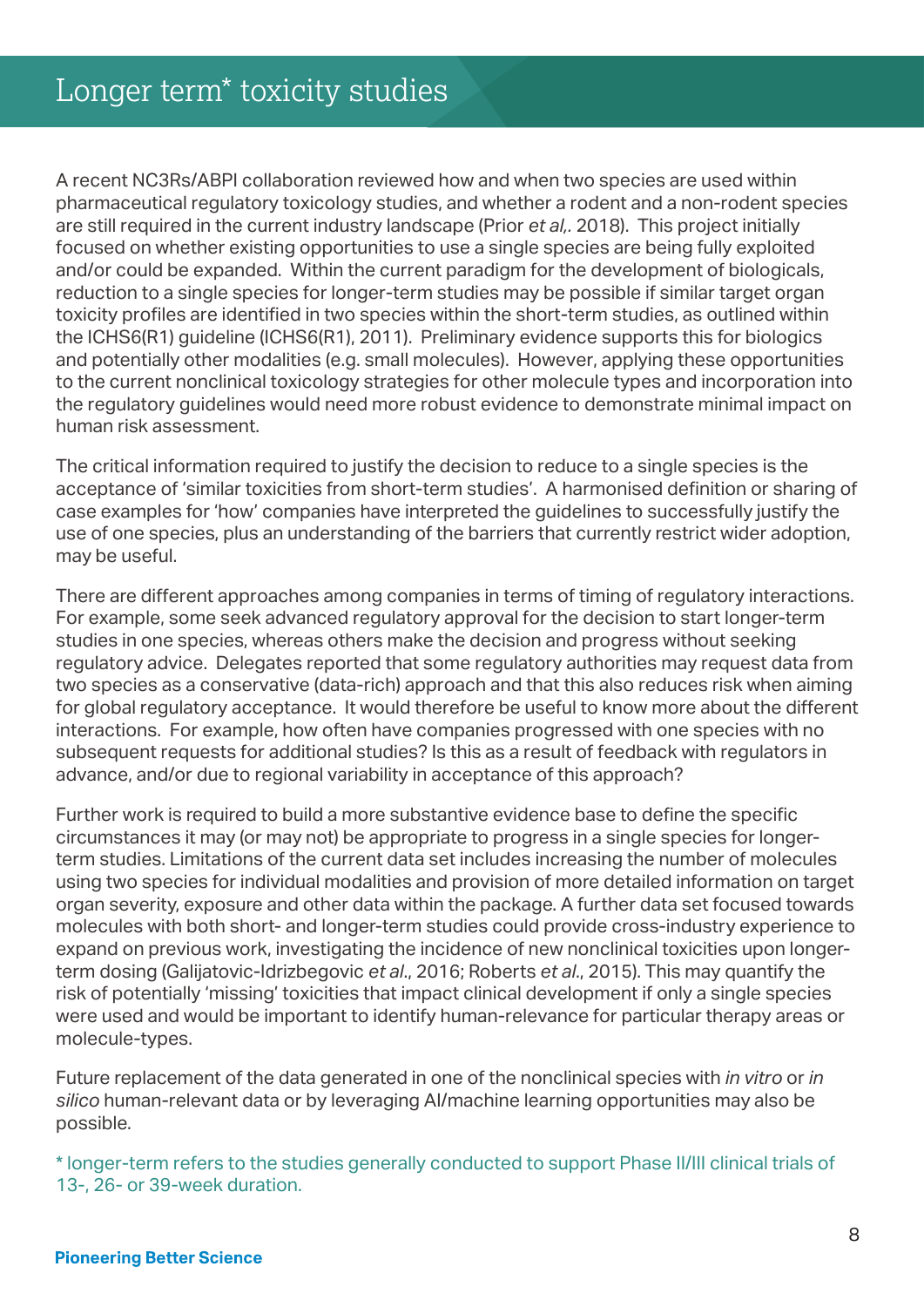The juvenile animal study (JAS) is a key component of the nonclinical safety assessment of paediatric drugs. A new draft ICH guideline (ICHS11, 2018) recommends international standards and promotes harmonisation of the nonclinical safety studies suporting the development of paediatric medicines, whilst advocating 3Rs principles. Weight of Evidence (WoE) factors, such as the youngest intended patient age and whether there are known (or suspected) adverse effects on developing organ systems of patients during the intended paediatric trial, contribute to determining if nonclinical studies are warranted. The JAS study design should contain core endpoints (mortality and clinical observations, growth, food consumptions, sexual development, anatomic pathology and toxicokinetics) with optional endpoints (e.g., ophthalmology, central nervous system (CNS) and reproductive assessments) that are only added to address specific potential safety concerns. Whilst study designs may vary significantly, these are large and complex studies, with animal usage exceeding any other study in the nonclinical programme. It is vital therefore that all options to reduce and refine these studies are explored.

Although a high number of JAS are being performed, it is unclear how many of the studies are required or how useful they are to enable safe administration of drugs in a paediatric population (Baldrick, 2018). For example, to what extent are new toxicities or safety concerns identified in juvenile animals, and would they be predictable from exposure/maturation differences? Discussions centred around two aspects 1) investigating the value/relevance of the studies (i.e. opportunities to reduce the number of studies required) and 2) how to refine studies that are performed.

Better understanding of current approaches and the value of JAS within toxicology packages is needed. This includes whether effects identified are relevant, and whether the data is used in decision making and genuinely impacts labelling; or if these studies are simply a "comfort factor" for trials in children? The value of individual components was discussed, in particular the CNS assessments – how often are there different effects *versus* adult animal data (e.g., in CNS safety pharmacology studies)? The group was unaware of any alternative methods for paediatric toxicity, and the ability for pharmacokinetic/pharmacodynamic (PK/PD) models to be developed from adult data was discussed. Incorporation of in silico techniques could add to the WoE decision to determine whether a JAS is warranted, and could thus reduce the number of studies in the future.

Selecting animals for study can have significant impact on total animal usage and the robustness of data. One pup selection method commonly used (the 'between litter allocation' method) only allocates a small number of the dam's natural offspring per litter. Malcolm Blackwell (Sequani) presented the 'cross-fostering' approach, whereby offspring are distributed to multiple litters, removing any genetic bias or culling, and maximising offspring use. This reduces overall animal usage (typically by >65%), provides better quality data and greater study flexibility. Delegates felt the 'cross-fostering' approach is widely applicable, since there are limited numbers of breeders/ suppliers and extensive experience from at least two UK CROs, who would be willing to promote this 3Rs opportunity further. Sequani have demonstrated a reduction of approximately 20,000 rats over 10 years which could have a considerable impact if adopted by other CROs worldwide. Collaboration and publication of this approach is important to raise awareness and to overcome associated challenges, such as supplier availability and experience compared to the 'between litter' approach, and various aspects around practical feasibility.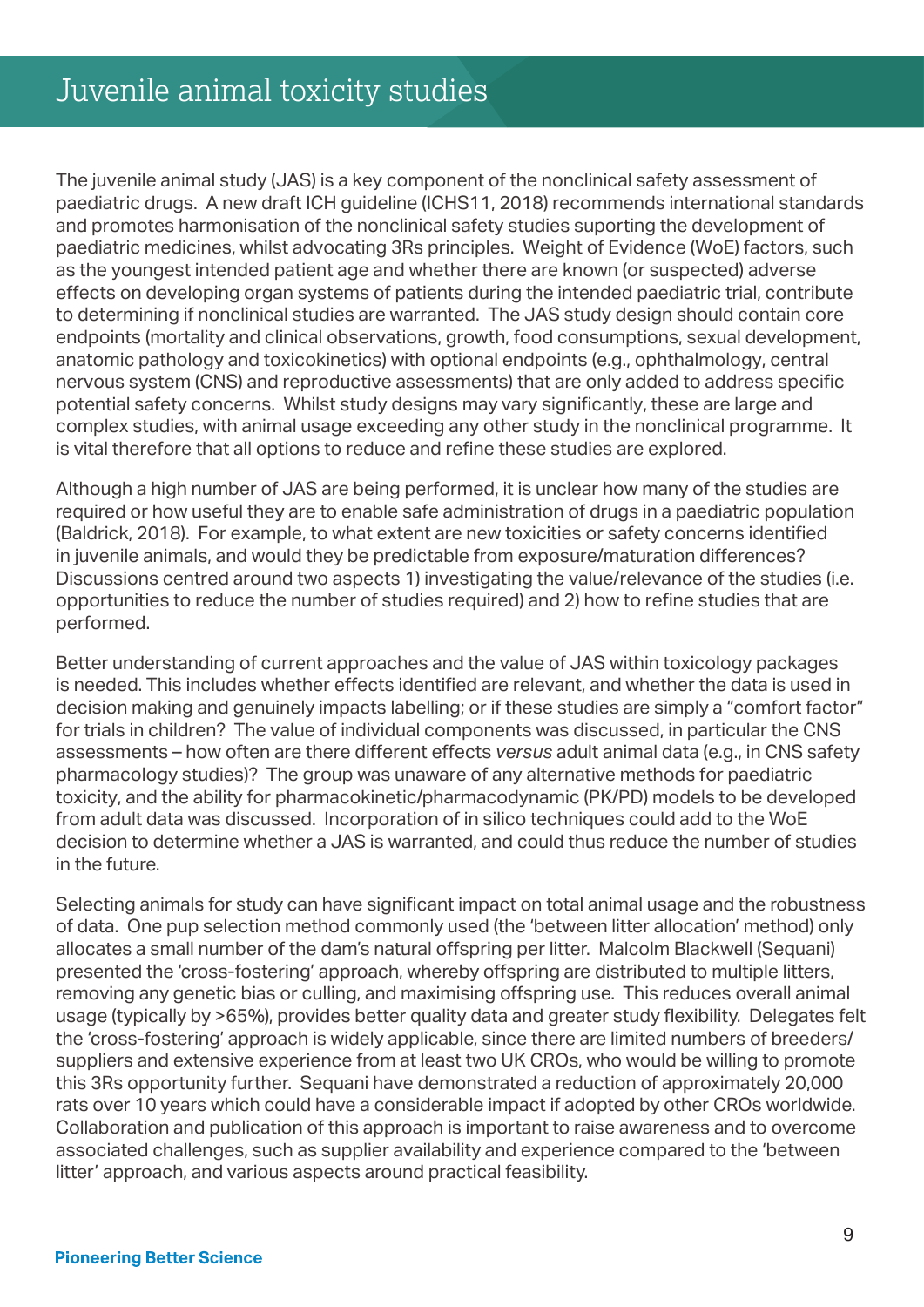Delegates were given the opportunity to provide insight on current 3Rs challenge areas relevant to their expertise or generally within the topic of pharmaceutical toxicity testing. These were intended to help inform our strategy for future NC3Rs activities and fell broadly within three themes (see Annex 3 for the full list):

- 1. Alternative systems/methods replacement of animal toxicity studies. Examples included 'Could we develop a PK/PD model that could predict new exposures and assess if *in vivo* bridging work is actually needed (e.g. for repurposing, patent extensions, new dose route, new indication etc.)'; 'Organ-on-a-chip systems (or combination of models): are they fit for purpose yet? Would a test set of cross-pharma compounds help validate models?'
- 2. Toxicology assessments and study designs minimising animal use and refining procedures when animals continue to be required for regulatory toxicology assessments. Examples included 'Are spare animals really needed to be ordered as often as they are?'; 'Explore the value of urinalysis – value of the data (is it used?) *versus* individual housing and procedures involved'; 'Can we reduce the number of animals on non-rodent chronic studies – do we really need 4M+4F?'
- 3. Reviewing global practice influencing regulatory change and global harmonisation. Examples included: 'China still expect acute toxicity studies for pharmaceuticals, despite removal of requirements from ICHM3, this is the only region where these tests may be required?'; and 'Can we stop doing nine-month non-rodent studies and do six-month studies only instead?'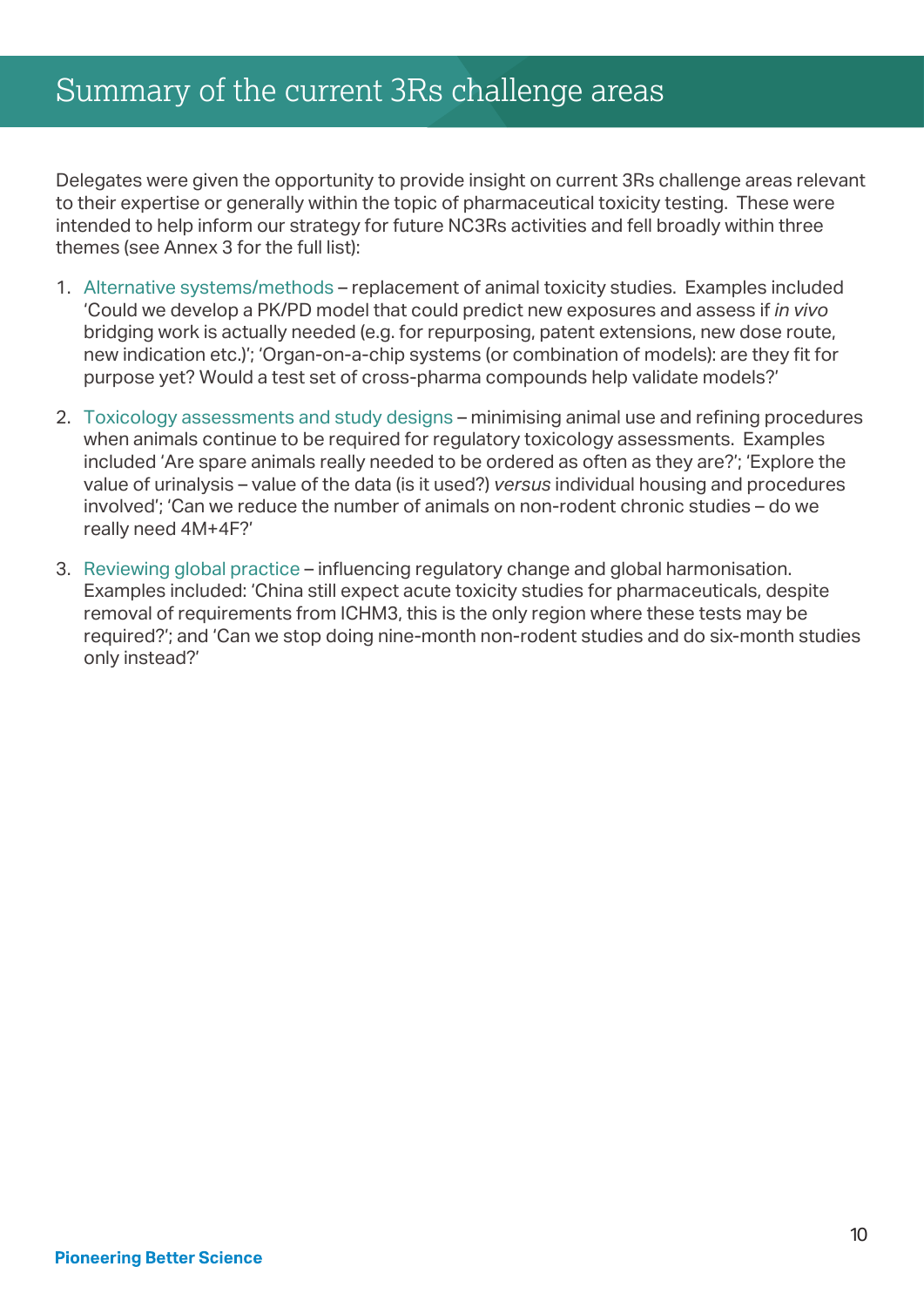It is clear that there are still many opportunities to replace, refine or reduce the use of animals in pharmaceutical safety evaluation and that the industry remains dedicated to identifying new ways of working that minimises the use of animals without compromising the safety of medicines. The increase in innovative treatments and new drug modalities has challenged the design of conventional toxicology programmes, often requiring little nonclinical data in support of human trials. If the industry continues to evolve and expand in this way, there may be a natural decline in the animal toxicity studies performed. The rapid advancement and development of new technologies, in conjunction with *in vitro* and *in silico* methodologies, also aligns well with the 3Rs. More human-relevant data can be provided earlier within the drug development pipeline, often replacing animal screening and/or promoting candidates with fewer adverse effects in subsequent animal tests. These new methods may ultimately contribute towards a decrease in drug attrition and increase the availability of new medicines to patients.

To continue to reduce the reliance on animal toxicity tests, further non-animal methods that are more predictive than traditional methods and improve safety assessment are required. A number of the NC3Rs programmes investigate 'replacement' opportunities, such as funded research, CRACK IT projects and collaborations with other industry partners, for example with the Medicines Discovery Catapult for [organ-on-a-chip technologies.](https://www.nc3rs.org.uk/sites/default/files/documents/Organ-on-a-chip-technologies_report_FINAL.pdf) The Toxicology and Regulatory Sciences team has also led a programme to encourage the development and application of adverse outcome pathways (AOPs) which harness the predictive potential of nonanimal methodologies; our programme included strategic funding for the development of AOPs applicable to [cardiotoxicity](https://www.nc3rs.org.uk/development-aop-cardiotoxicity-mediated-blockade-l-type-calcium-channel).

Other themes identified during the workshop were to expand on previous work (e.g., biosimilars, microsampling) and the role of the NC3Rs for new topics, such as JAS. A number of the 'toxicology assessments and study design' ideas will be addressed together within a future workshop. The NC3Rs will continue to build collaborations with other consortia and organisations to progress projects to promote broad participation and wider international impact of 3Rs opportunities. We value our relationships and collaborations with European and US organisations and regulators such as the European Commission, Joint Research Centre (JRC), EMA, FDA, National Toxicology Program Interagency Center for the Evaluation of Alternative Toxicological Methods (NICEATM) and National Toxicology Program (NTP) and aspire to build on our activities with these groups. We acknowledge the need to foster new relationships with companies and regulators within other regions (for example China, Japan, India and South America) to maximise the full 3Rs potential of project recommendations.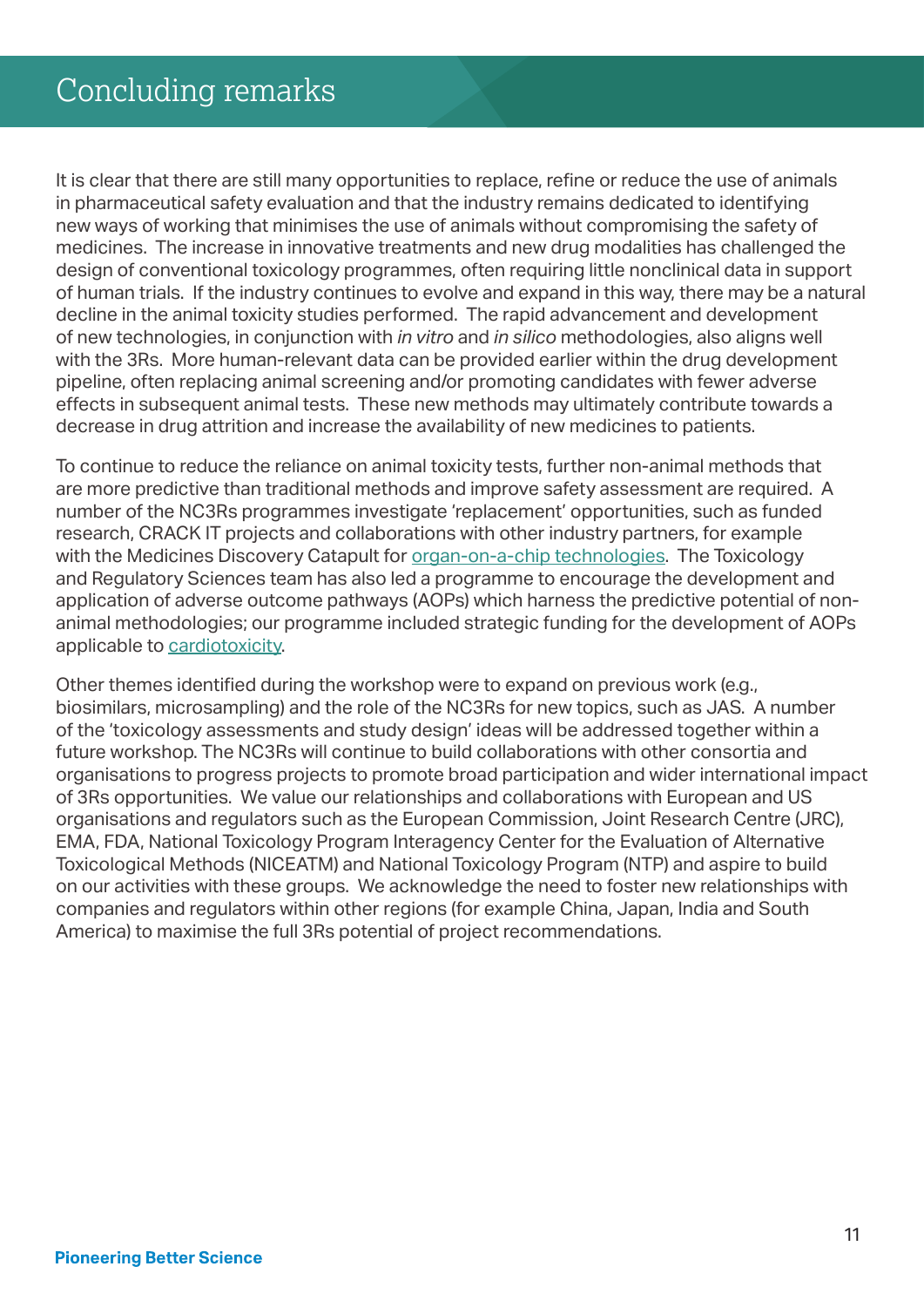## Acknowledgements

The NC3Rs is grateful to the speakers and poster presenters for their contributions to the workshop and to all current and past members of our working groups.

Representatives from the following organisations participated in the workshop discussions:

- Association of British Pharmaceutical Industry (UK)
- ApconiX (UK)
- Aptuit (Evotec, Italy)
- AstraZeneca (UK)
- Bayer Pharma (Germany)
- Biomedical Primate Research Centre (The Netherlands)
- Brunel University London (UK)
- Certara (UK)
- Charles River Laboratories (UK and The Netherlands)
- Citoxlab (France)
- **Clyde Biosciences (UK)**
- Covance (UK)
- **Eli Lilly and Company (USA)**
- **Finnish Medicines Agency (Finland)**
- Genentech (USA)
- Gilead Sciences (USA)
- GlaxoSmithKline (UK)
- iBiologix (UK)
- **IMOL Preclinical services (UK)**
- **Janssen (Belgium)**
- **Medicines Evaluation Board** (The Netherlands)
- **Merck (UK)**
- Medicines and Healthcare products Regulatory Agency (UK)
- **Mimetas (The Netherlands)**
- **MundiPharma (UK)**
- **Newcells Biotech (UK)**
- Novo Nordisk (Denmark)
- **Orchard Therapeutics (UK)**
- **Pfizer (USA)**
- Sequani (UK)
- Sanofi (France)
- Sosei Heptares (UK)
- $\blacksquare$  UCB (UK)
- Home Office (UK)
- **University of Manchester (UK)**
- **University of Oxford (UK)**
- **VAST Pharma Solutions (UK)**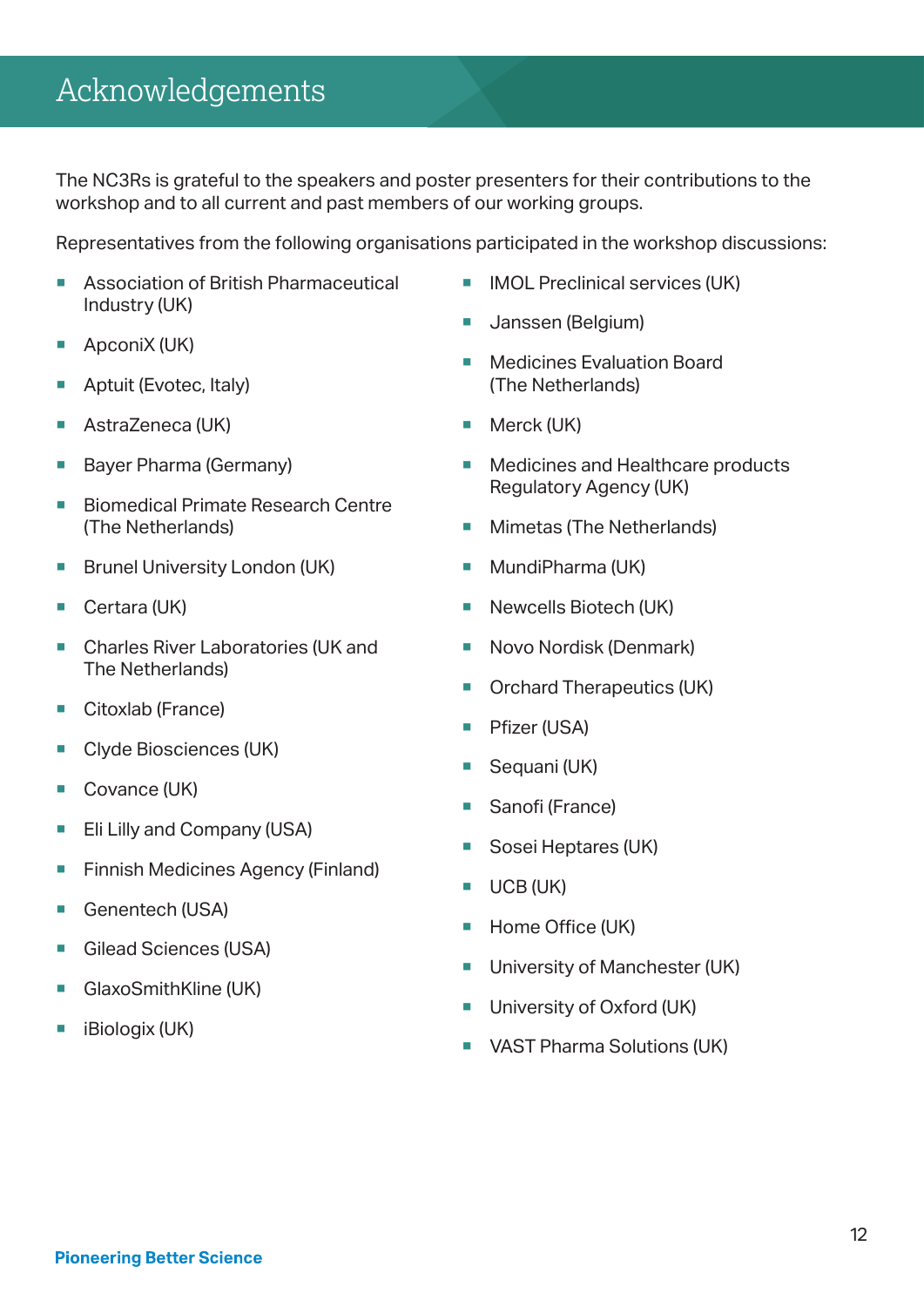### References

Baldrick P (2018). Juvenile animal testing: Assessing need and use in the drug product label. *Therapeutic Innovation & Regulatory Science* 52: 641-648.

Chapman K, Adjei A, Baldrick P *et al.* (2016). Waiving *in vivo* studies for monoclonal antibody biosimilar development: National and global challenges. *mAbs* 8(3): 427-435.

EMA (2014). Guideline on similar biological medicinal products containing biotechnologyderived proteins as active substance: non-clinical and clinical issues. EMEA/CHMP/ BMWP/42832/2005 Rev1.

FDA (2015). Scientific Considerations in Demonstrating Biosimilarity to a Reference Product. Guidance for Industry.

Galijatovic-Idrizbegovic A, Miller J, Cornell W, et al, (2016). Role of Chronic Toxicology Studies in Revealing New Toxicities. *Regulatory Toxicology and Pharmacology* 82: 94-98.

ICHS6(R1). Preclinical Safety Evaluation of Biotechnology-Derived Pharmaceuticals. International Conference on Harmonisation (ICH). Topic S6(R1). June 2011.

ICHM3(R2) Nonclinical Safety Studies for the Conduct of Human Clinical Trials and Marketing Authorization for Pharmaceuticals. International Conference on Harmonisation (ICH). Topic M3(R2): June 2009;

ICHS3A Questions and Answers to ICH S3A: Note for Guidance on Toxicokinetics: The Assessment of Systemic Exposure in Toxicity Studies. Focus on Microsampling. International Conference on Harmonisation (ICH). Topic S3A: November 2017.

ICHS11. Nonclinical Safety Testing in Support of Development of Paediatric Medicines. International Conference on Harmonisation (ICH). Topic S11 (draft). September 2018.

Pipalava P, Patel R, Mehta M *et al.* (2019). An update on the animal studies conducted for biosimilar approvals – Regulatory requirement vs actual scenario. *Regulatory Toxicology & Pharmacology* 107 (in press).

Prior H, Baldrick P, deHaan L, *et al.* (2018). Reviewing the Utility of Two Species in General Toxicology Related to Drug Development. *International Journal of Toxicology* 37: 121-124.

Roberts R, Callander R, Duffy P, *et al.* (2015). Target organ profiles in toxicity studies supporting human dosing: Does severity progress with longer duration of exposure? *Regulatory Toxicology and Pharmacology* 73: 737-746.

WHO (2016). Guidelines on evaluation of monoclonal antibodies as similar biotherapeutic products (SBPs). Annex 2 Technical report series no. 1004.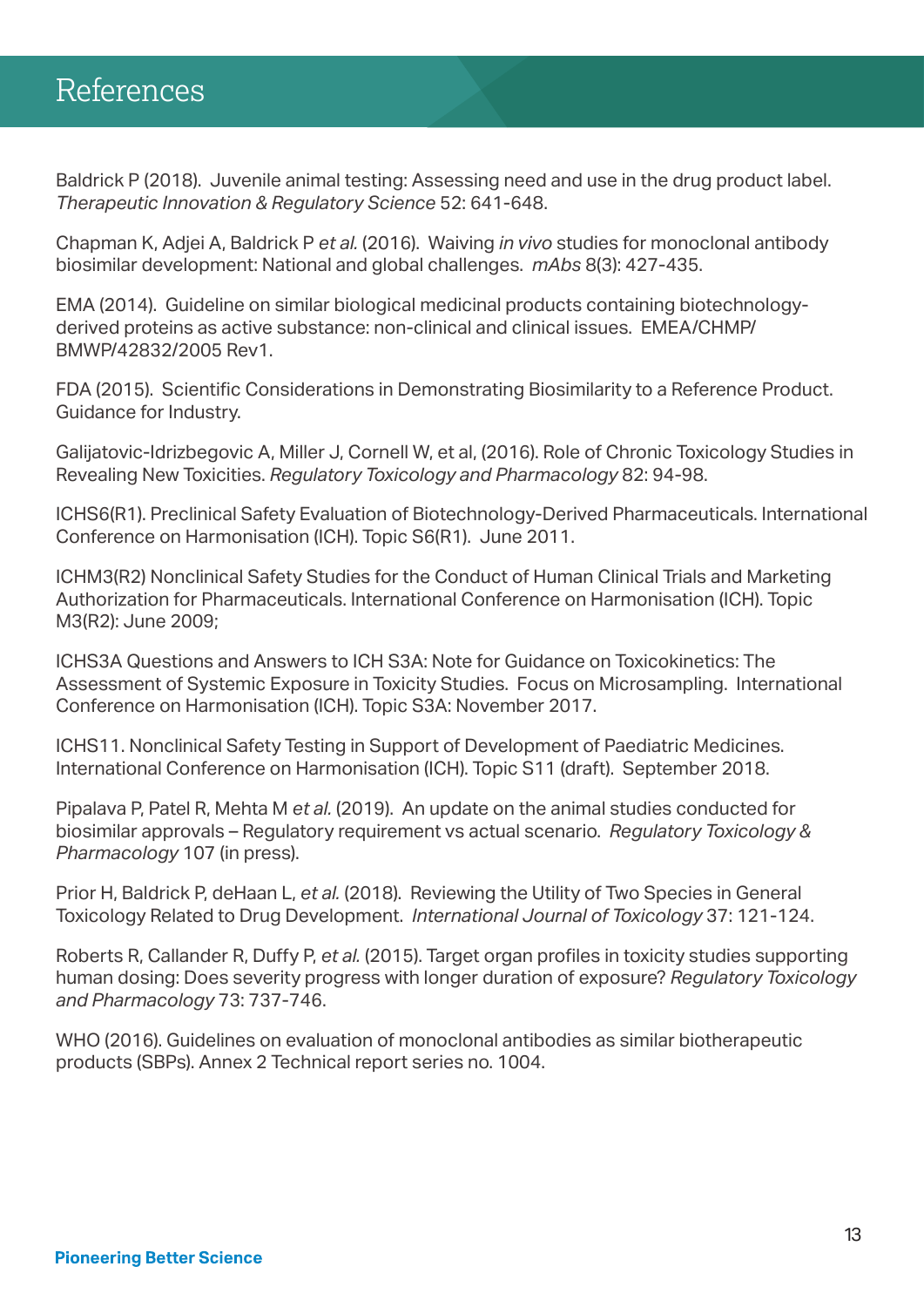## Glossary of terms

| <b>ABPI</b>    | Association of British Pharmaceutical Industry                                                                   |
|----------------|------------------------------------------------------------------------------------------------------------------|
| <b>ARRIVE</b>  | Animal Research: Reporting In vivo Experiments                                                                   |
| <b>ATMPs</b>   | Advanced therapy medicinal products                                                                              |
| <b>CNS</b>     | Central nervous system                                                                                           |
| <b>CRO</b>     | Contract research organisation                                                                                   |
| <b>EMA</b>     | <b>European Medicines Agency</b>                                                                                 |
| <b>EPAA</b>    | European Partnership for Alternative Approaches to Animal Testing                                                |
| ePPND          | Enhanced pre- and post-natal development                                                                         |
| <b>FDA</b>     | US Food and Drug Administration                                                                                  |
| <b>GLP</b>     | <b>Good Laboratory Practice</b>                                                                                  |
| <b>ICH</b>     | International Council for Harmonisation of Technical Requirements for<br><b>Pharmaceuticals for Human Use</b>    |
| <b>JRC</b>     | Joint Research Centre (European Commission)                                                                      |
| mAbs           | Monoclonal antibodies                                                                                            |
| <b>MHRA</b>    | Medicines and Healthcare products Regulatory Agency                                                              |
| <b>NC3Rs</b>   | National Centre for the Replacement, Refinement and Reduction of Animals in<br>Research                          |
| <b>NHPs</b>    | Non-human primates                                                                                               |
| <b>NICEATM</b> | National Toxicology Program Interagency Center for the Evaluation of Alternative<br><b>Toxicological Methods</b> |
| <b>NTP</b>     | National Toxicology Program                                                                                      |
| <b>PMDA</b>    | Japanese Pharmaceuticals and Medical Devices Agency                                                              |
| <b>PK/PD</b>   | Pharmacokinetic/Pharmacodynamic                                                                                  |
| <b>SMEs</b>    | Small and medium enterprises                                                                                     |
| <b>WHO</b>     | World Health Organization                                                                                        |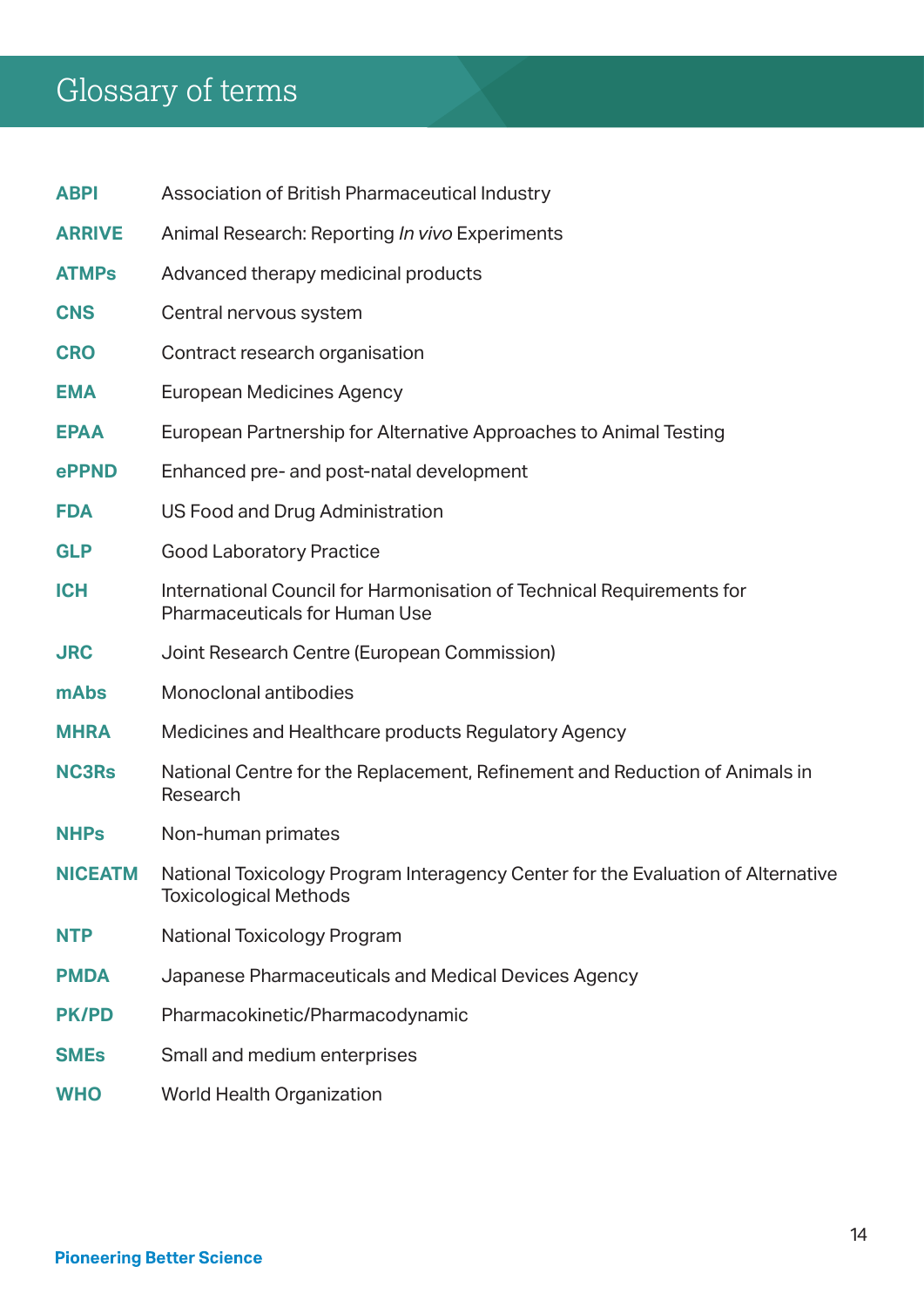| 10:30-11:00                             | <b>ARRIVAL and REFRESHMENTS</b>                                                                                                                                                        |  |  |
|-----------------------------------------|----------------------------------------------------------------------------------------------------------------------------------------------------------------------------------------|--|--|
| 11:00-11:20                             | Welcome and introduction to interactions with the NC3Rs<br>Professor Ian Kimber OBE, University of Manchester (Chair)                                                                  |  |  |
| 11:20-11:50                             | Opening keynote: Pharmaceutical Innovation - Alignment with the<br>3Rs<br>Dr Chris Powell, GlaxoSmithKline                                                                             |  |  |
| <b>DATA-SHARING WORKING GROUPS</b>      |                                                                                                                                                                                        |  |  |
| 11:50-12:10                             | Role and impact of data-sharing working groups<br>Dr Fiona Sewell, NC3Rs                                                                                                               |  |  |
| 12:10-12:25                             | An industry perspective of the impact of NC3Rs working group<br>benefits and challenges<br>Dr Leigh Ann Burns Naas, Gilead                                                             |  |  |
| 12:25-12:40                             | A CRO perspective of NC3Rs working group benefits and challenges<br>Dr Ankie Schoenmakers, Charles River                                                                               |  |  |
| 12:40-12:55                             | A regulatory perspective of NC3Rs working group benefits and<br>challenges<br>Dr David Jones, Medicines and Healthcare products Regulatory Agency                                      |  |  |
| 12:55-14:10                             | <b>LUNCH and POSTER VIEWING</b>                                                                                                                                                        |  |  |
| <b>HIGHLIGHTING OTHER 3Rs CONSORTIA</b> |                                                                                                                                                                                        |  |  |
| 14:10-14:20                             | Optimal duration of non-clinical studies to assess the safety of<br>monoclonal antibodies<br>Dr Lolke de Haan, AstraZeneca and Dr Peter van Meer, Medicines<br><b>Evaluation Board</b> |  |  |
| 14:20-14:30                             | Predicting the safety of medicines in pregnancy: A new era?<br>Dr Ross Hawkes, Medicines and Healthcare products Regulatory<br>Agency                                                  |  |  |
| 14:30-14:40                             | <b>Animal-free development of Advanced Therapy Medicinal Products</b><br>(ATMPs): Is it possible?                                                                                      |  |  |
| SCOPING FOR FUTURE 3Rs OPPORTUNITIES    |                                                                                                                                                                                        |  |  |
|                                         | Dr Jan Willem van der Laan, Medicines Evaluation Board                                                                                                                                 |  |  |
| 14:40-14:50                             | Are animal studies necessary for development of biosimilars?<br>Dr Michael W Leach, Pfizer                                                                                             |  |  |
| 14:50-15:00                             | Opportunities for wider use of a single species for longer-term<br>toxicology studies<br>Dr Helen Prior, NC3Rs                                                                         |  |  |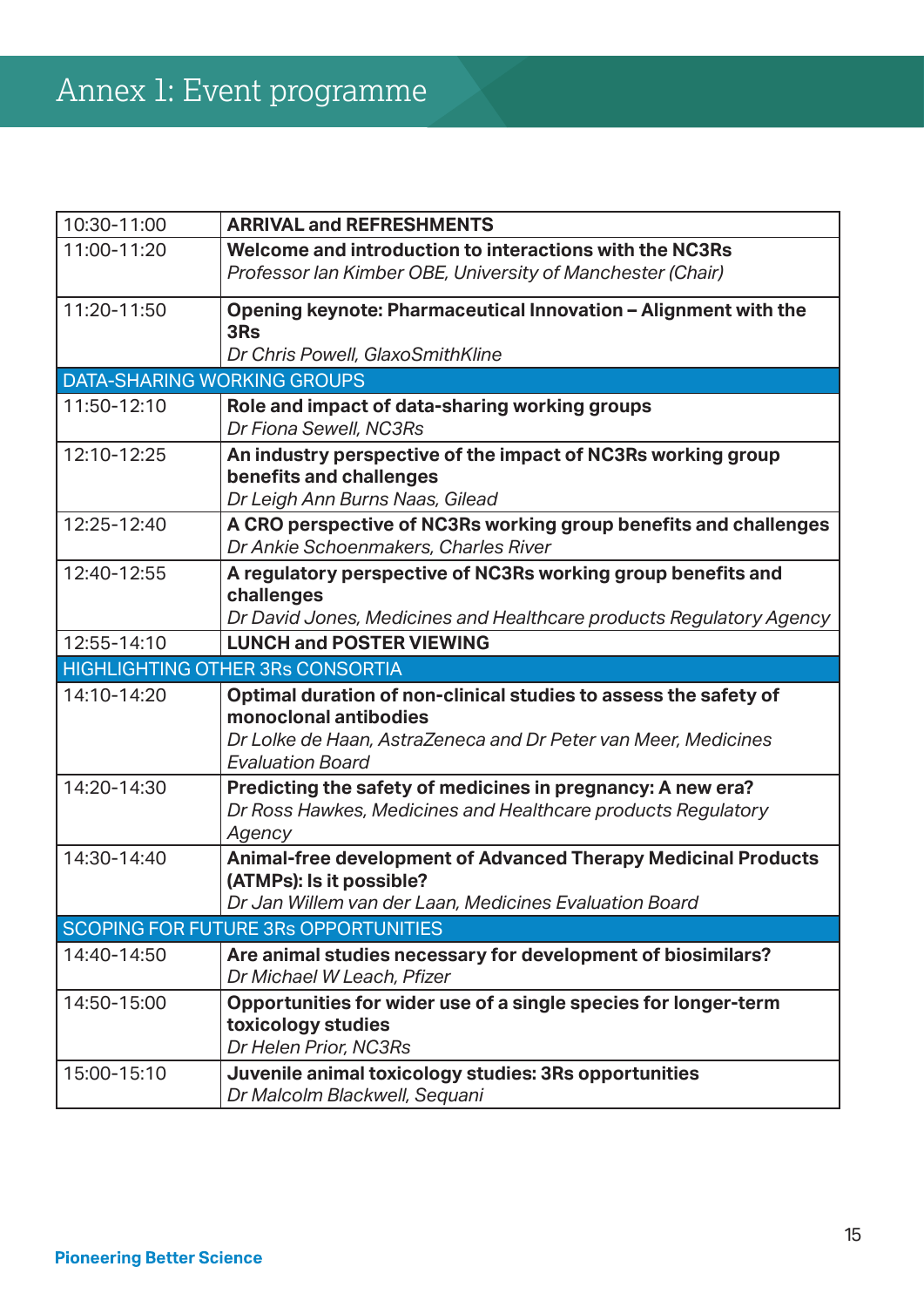| <b>BREAKOUT SESSIONS with refreshments</b> |                                                                                                                                                                                                                                                                                    |  |  |
|--------------------------------------------|------------------------------------------------------------------------------------------------------------------------------------------------------------------------------------------------------------------------------------------------------------------------------------|--|--|
| 15:10-15:20                                | Introduction to the breakout sessions                                                                                                                                                                                                                                              |  |  |
| 15:20-16:00                                | <b>Breakout sessions</b><br><b>1. Biosimilars:</b> Michael W Leach, Pfizer and Fiona Sewell, NC3Rs<br>2. Longer-term toxicity studies: David Clarke, Lilly and Helen Prior,<br><b>NC3Rs</b><br>3. Juvenile toxicity studies: Malcolm Blackwell and Natalie Burden,<br><b>NC3Rs</b> |  |  |
| 16:00-16:30                                | <b>Feedback from breakout sessions</b><br>Rapporteurs                                                                                                                                                                                                                              |  |  |
| 16:30-16:50                                | Open discussion on further ideas for future 3Rs opportunities<br>Professor lan Kimber OBE, University of Manchester (Chair)                                                                                                                                                        |  |  |
| 16:50-17:20                                | Closing keynote: The challenges of safety assessment for new<br>therapeutics<br>Dr Stefan Platz, AstraZeneca                                                                                                                                                                       |  |  |
| 17:20-17:30                                | Wrap up and close of meeting<br>Professor lan Kimber OBE, University of Manchester (Chair)                                                                                                                                                                                         |  |  |
| <b>NETWORKING RECEPTION</b>                |                                                                                                                                                                                                                                                                                    |  |  |
| 17:30-18:30                                | Networking reception and poster viewing                                                                                                                                                                                                                                            |  |  |
| 18:30-20:00                                | Hot buffet sit-down dinner                                                                                                                                                                                                                                                         |  |  |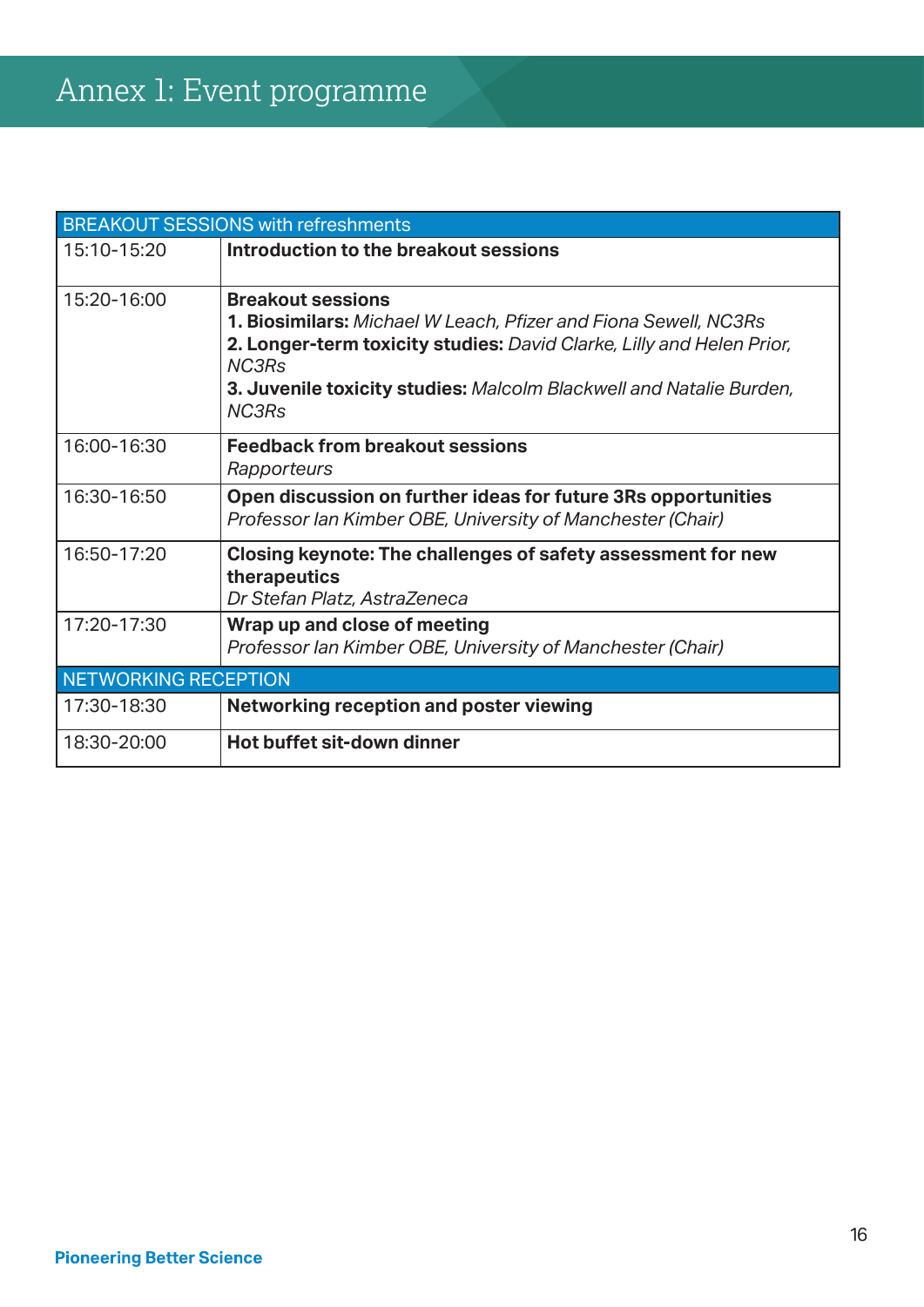### **NC3Rs office-led programmes**

- Results of a survey on the use of the functional observational battery (FOB) and Irwin tests in central nervous system (CNS) safety pharmacology. *Dr Sam Jackson, NC3Rs*
- Can we expand the use of one species for post-'First-in-Human' (FIH) studies, within and beyond ICHS6? *Dr Helen Prior, NC3Rs*
- Social housing during telemetry studies in rodents and non-rodents. *Dr Helen Prior, NC3Rs*
- Trends toward a reduction in the use of recovery animals for first-in-human (FIH) studies from 2013 to 2017. *Dr Fiona Sewell, NC3Rs*
- Waiving *in vivo* studies for monoclonal antibody biosimilar development: national and global challenges. *Dr Fiona Sewell, NC3Rs*
- Application of artificial intelligence and machine learning to improve 3Rs innovation. *Dr Avi Lerner, NC3Rs*

### **CRACK IT challenges**

- Integration of the CRACK IT InPulse MuscleMotion® algorithm into the Clyde Biosciences Ltd CellOPTIQ® platform for functional cardiotoxicity assessment. *Dr Mark Bryant, Clyde Biosciences*
- Synthetic retina for drug discovery. *Dr Valeria Chichagova, Newcells Biotech*
- A human induced pluripotent stem cell (hiPSC) model for gene therapy vector safety evaluation. *Dr Michael Themis, Brunel University London*
- NeuroScreen-3D and NephroScreen: High-throughput toxicity screening and pre-clinical safety. *Dr Marianne Vormann, Mimetas*

### **External organisations**

- Reduction and refinement of rodent juvenile toxicity studies The simple approach to cross fostering. *Dr Malcolm Blackwell, Sequani*
- Optimal duration of non-clinical studies to assess the safety of monoclonal antibodies. *Dr Lolke de Haan, AstraZeneca and Dr Peter van Meer, Medicines Evaluation Board*
- Predicting the safety of medicines in pregnancy: A new era? *Dr Ross Hawkes, Medicines and Healthcare products Regulatory Agency*

### **NC3Rs-funded research**

- Development of an adverse outcome pathway (AOP) for cardiotoxicity mediated by the blockade of L-type calcium channels. *Dr Luigi Margiotta-Casaluci, Brunel University London*
- Human *in silico* drug trials for evaluation of drug cardiac safety and efficacy. *Dr Elisa Passini, University of Oxford*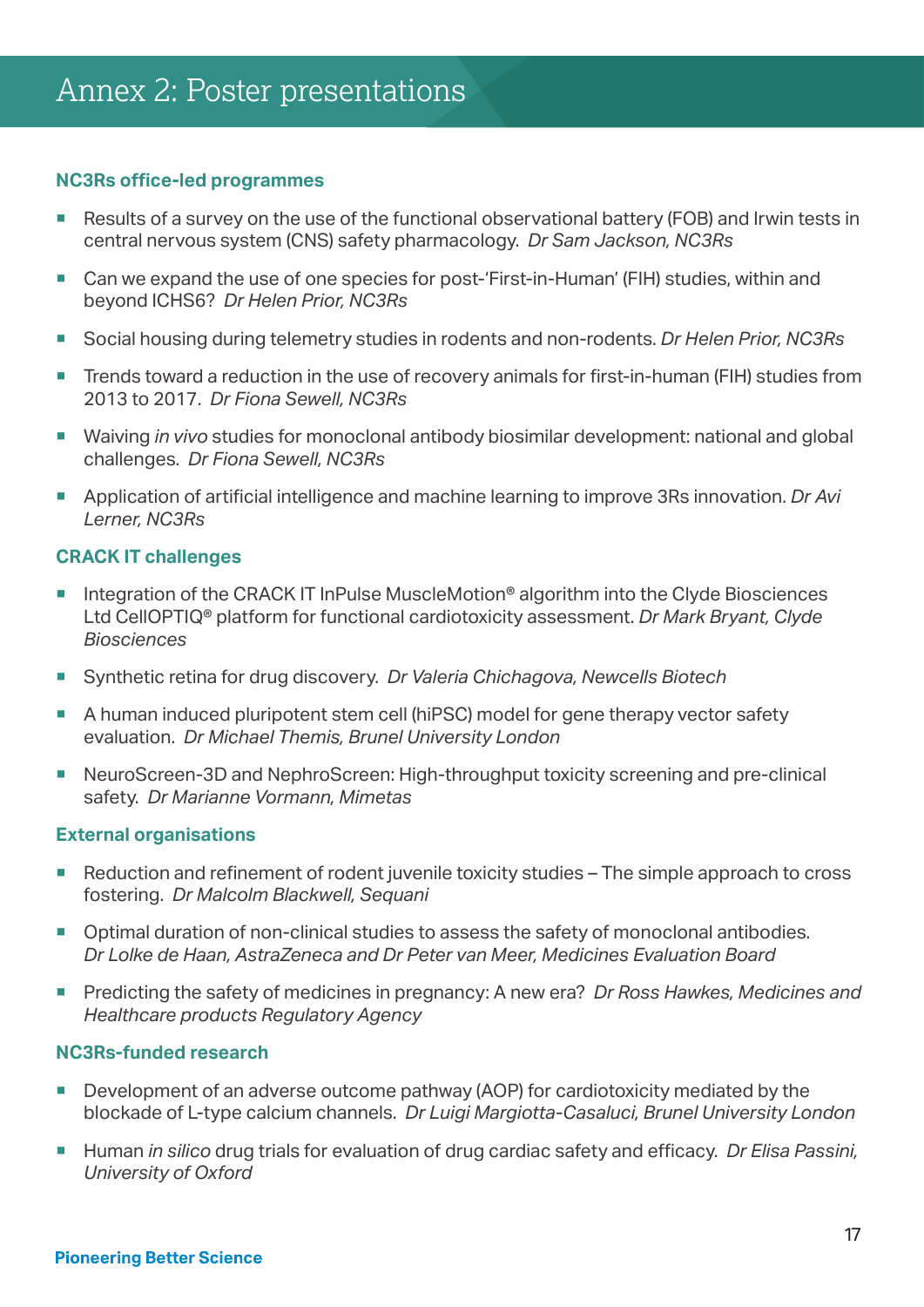### **Alternative systems and methods**

- Can *in vitro* be even better/equivalent to *in vivo*? Should alternatives be benchmarked against *in vivo*? It may not always be possible/appropriate to compare new *in vitro* models to traditional *in vivo* models (e.g. personalised medicine).
- Organ-on-a-chip systems (or combinations of models). Are they fit for purpose yet? Would a test set of cross-pharma compounds help validate models?
- Could we develop a PK/PD model that could predict new exposures and assess if *in vivo* bridging work is actually needed (e.g. for repurposing, patent extensions, new route of administration, new indication etc).
- Where/when can alternatives be used? Can human-focussed computer models e.g. physiologically-based toxicokinetics-toxicodynamics (PBTK-TD) be used in place of *in vivo* bridging studies in toxicology?
- Are we ready for the potential replacement of animal experiments by human-focussed computer models: (re)training of scientists, impact on breeders, animal care technicians, consolidation of animal facilities etc?

### **Reviewing global practice**

- Review of guidelines worldwide differing regional requirements can increase the number/ types of studies needed for global marketing. How can these be harmonized? e.g. China still expects acute toxicity studies for pharmaceuticals?
- Include Japanese Regulatory Authorities (PMDA) (and other regions) in discussions and working groups, to gain wider awareness and support for 3Rs initiatives to avoid additional studies for the PMDA.
- Can we stop doing 9-month non-rodent studies and do 6-month studies only instead?
- Revision of ICHS7 safety pharmacology guidelines with recent publications questioning the value of respiratory and CNS studies, as well as the upcoming changes to cardiovascular requirements and wider inclusion of endpoints into toxicology studies, is it time to review and revise the quidelines?
- Bitterness testing is a niche test late in development, but the regulators say the best test is performed during human clinical trials. Can we avoid these animal studies?
- Rabbit pyrogen assessment should be done only if required, after a monocyte activation test and a paper based risk assessment has been done.

#### **Toxicology assessments and study designs**

- Better design of GLP pivotal toxicology studies (e.g. 28 day). Use artificial intelligence (AI) to address dose groups (numbers, sizes) and doses.
- Relevant dose selection. e.g. immunogenicity driven exposure loss for biologics (e.g. mAbs) in NHP. Can we use non-GLP data to show we can expect to lose exposure such that there is no point including a "low" dose group?